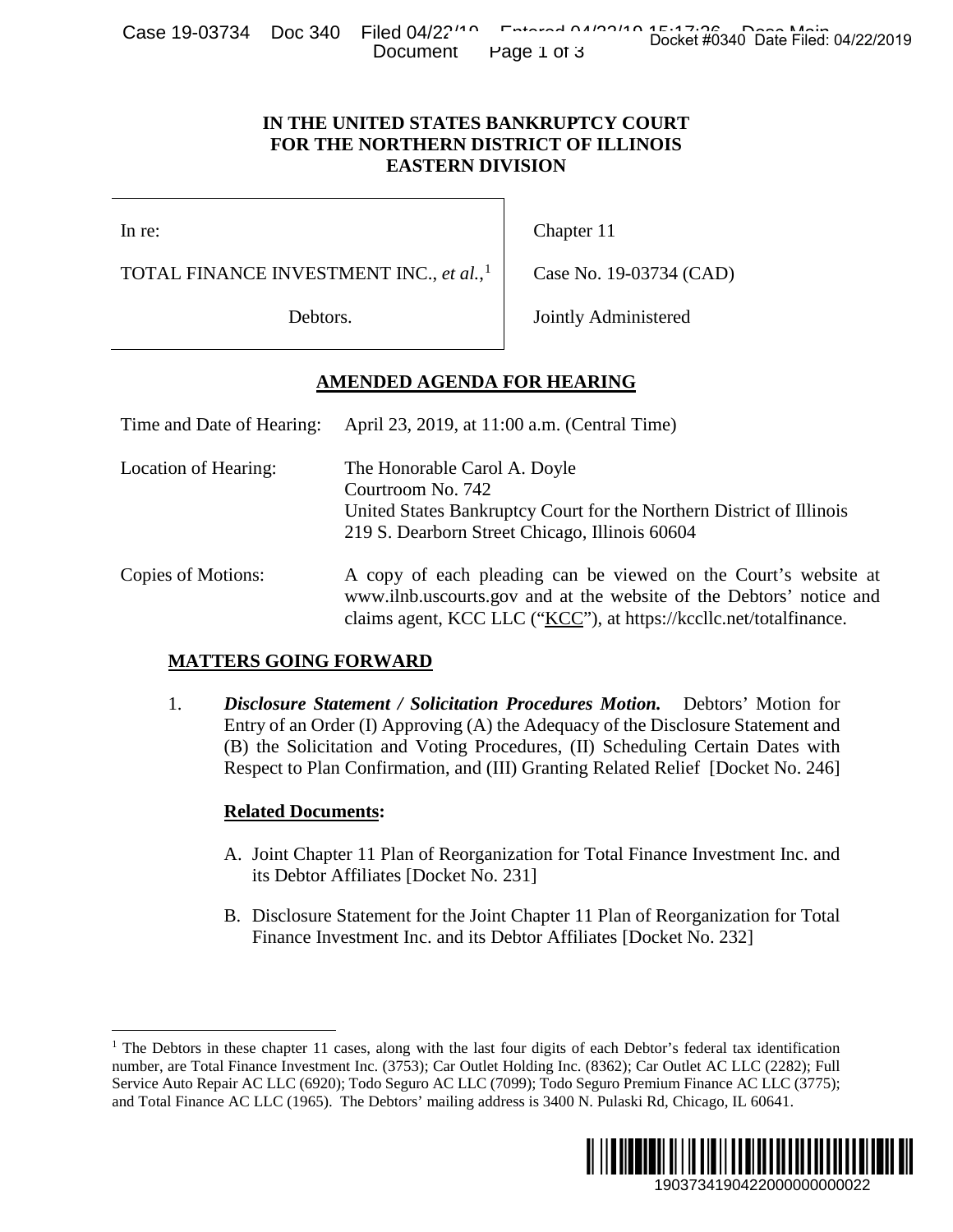- C. Notice of Filing of Exhibits to Disclosure Statement for the Joint Chapter 11 Plan of Reorganization for Total Finance Investment Inc. and its Debtor Affiliates [Docket No. 306]
- D. United States Trustee's Objection to Adequacy of the Disclosure Statement in Connection with Debtors' Plan of Reorganization [Docket No. 312]
- E. First Amended Joint Chapter 11 Plan of Reorganization for Total Finance Investment Inc. and its Debtor Affiliates [Docket No. 321]
- F. Disclosure Statement for the First Amended Joint Chapter 11 Plan of Reorganization for Total Finance Investment Inc. and its Debtor Affiliates [Docket No. 329]
- G. Notice of Filing of Amended Exhibits to Debtors' Motion for Entry of an Order (I) Approving (A) the Adequacy of the Disclosure Statement and (B) the Solicitation and Voting Procedures, (II) Scheduling Certain Dates with Respect to Plan Confirmation, and (III) Granting Related Relief [Docket No. 334]
- H. Debtors' Reply in Support of their Motion to Approve the Disclosure Statement and Solicitation Procedures [Docket No. 330]
- I. Revised Proposed Order Approving the Disclosure Statement and Solicitation Procedures [Docket No. 335]
- **Status:** This matter is going forward.
- 2. *The Debtors' Sales Tax Credits Motion*. Debtors' Motion for Entry of an Order, Pursuant to 11 U.S.C. §§ 105(a) and 505 and 28 U.S.C. § 1334, (I) Determining the Debtors' Entitlement to Certain Illinois Sales Tax Credits and (II) Granting Related Relief [Docket No. 23]

#### **Related Documents:**

- A. Scheduling Order Regarding Briefing Schedule [Docket No. 194]
- B. Illinois Department of Revenue's Motion For Extension of Time to File Objection to Debtors' Motion for Entry of an Order, Pursuant to 11 U.S.C. §§ 105(a) and 505 and 28 U.S.C. § 1334, (I) Determining the Debtors' Entitlement to Certain Illinois Sales Tax Credits and (II) Granting Related Relief [Docket No. 235]
- C. Illinois Department of Revenue's Motion For Extension of Time to File Objection to Debtors' Motion for Entry of an Order, Pursuant to 11 U.S.C. §§ 105(a) and 505 and 28 U.S.C. § 1334, (I) Determining the Debtors' Entitlement to Certain Illinois Sales Tax Credits and (II) Granting Related Relief [Docket No. 284]